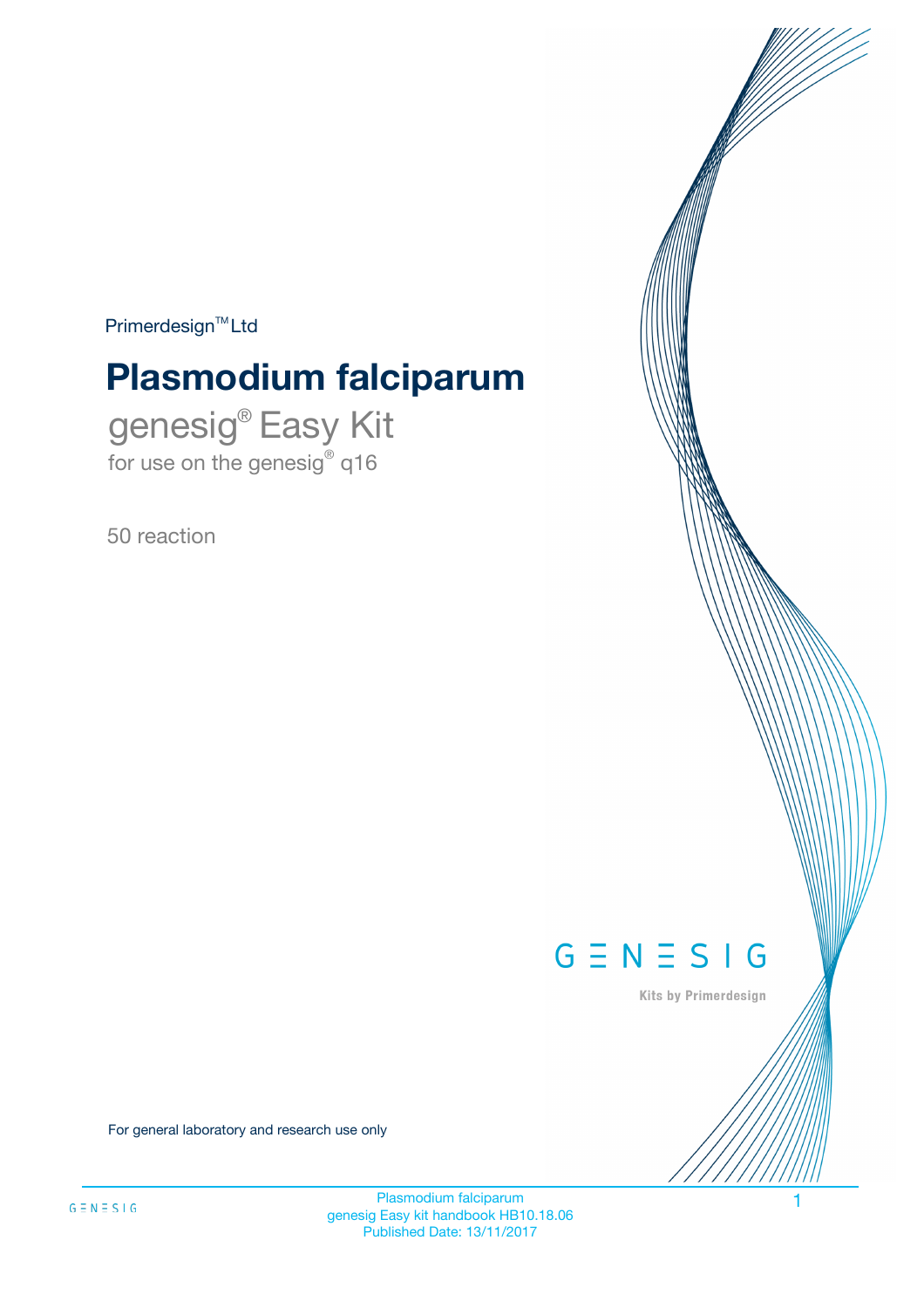# genesig® Easy: at a glance guide

## **For each DNA test**

| Component                 | <b>Volume</b> | Lab-in-a-box pipette |  |
|---------------------------|---------------|----------------------|--|
| P.falciparum reaction mix | 10 µl         |                      |  |
| <b>Your DNA sample</b>    | 10 µl         |                      |  |

## **For each positive control**

| Component                 | Volume   | Lab-in-a-box pipette |  |
|---------------------------|----------|----------------------|--|
| P.falciparum reaction mix | $10 \mu$ |                      |  |
| Positive control template | $10 \mu$ |                      |  |

### **For each negative control**

| Component                 | <b>Volume</b>   | Lab-in-a-box pipette |  |
|---------------------------|-----------------|----------------------|--|
| P.falciparum reaction mix | 10 <sub>µ</sub> |                      |  |
| <u>Water</u>              | 10 <sub>µ</sub> |                      |  |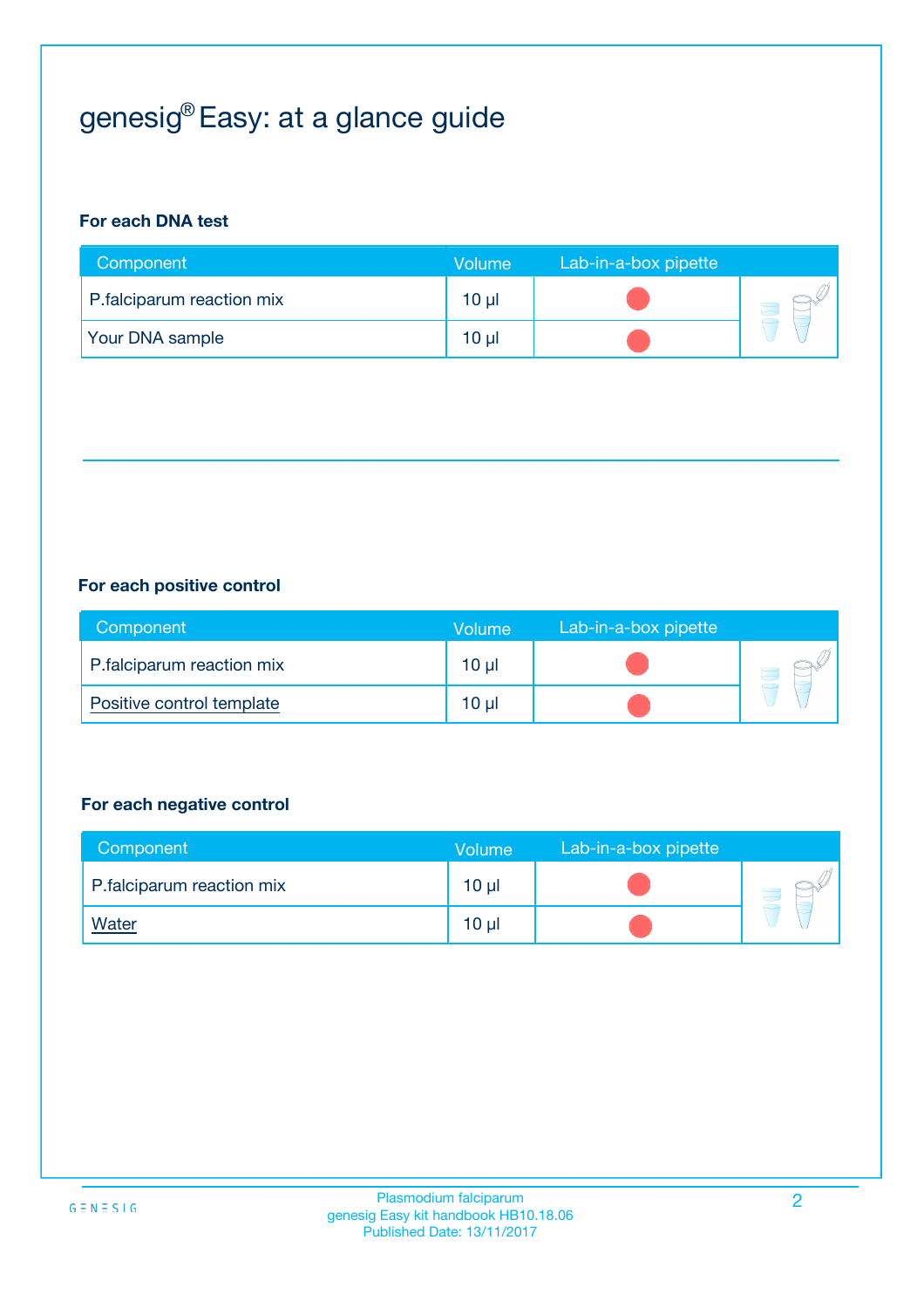## Kit Contents



## Reagents and equipment to be supplied by the user

## **genesig® q16 instrument**

### **genesig® Easy DNA/RNA Extraction Kit**

This kit is designed to work well with all processes that yield high quality DNA but the genesig Easy extraction method is recommended for ease of use.

### **genesig® Lab-In-A-Box**

The genesig Lab-In-A-Box contains all of the pipettes, tips and racks that you will need to use a genesig Easy kit. Alternatively if you already have these components and equipment these can be used instead.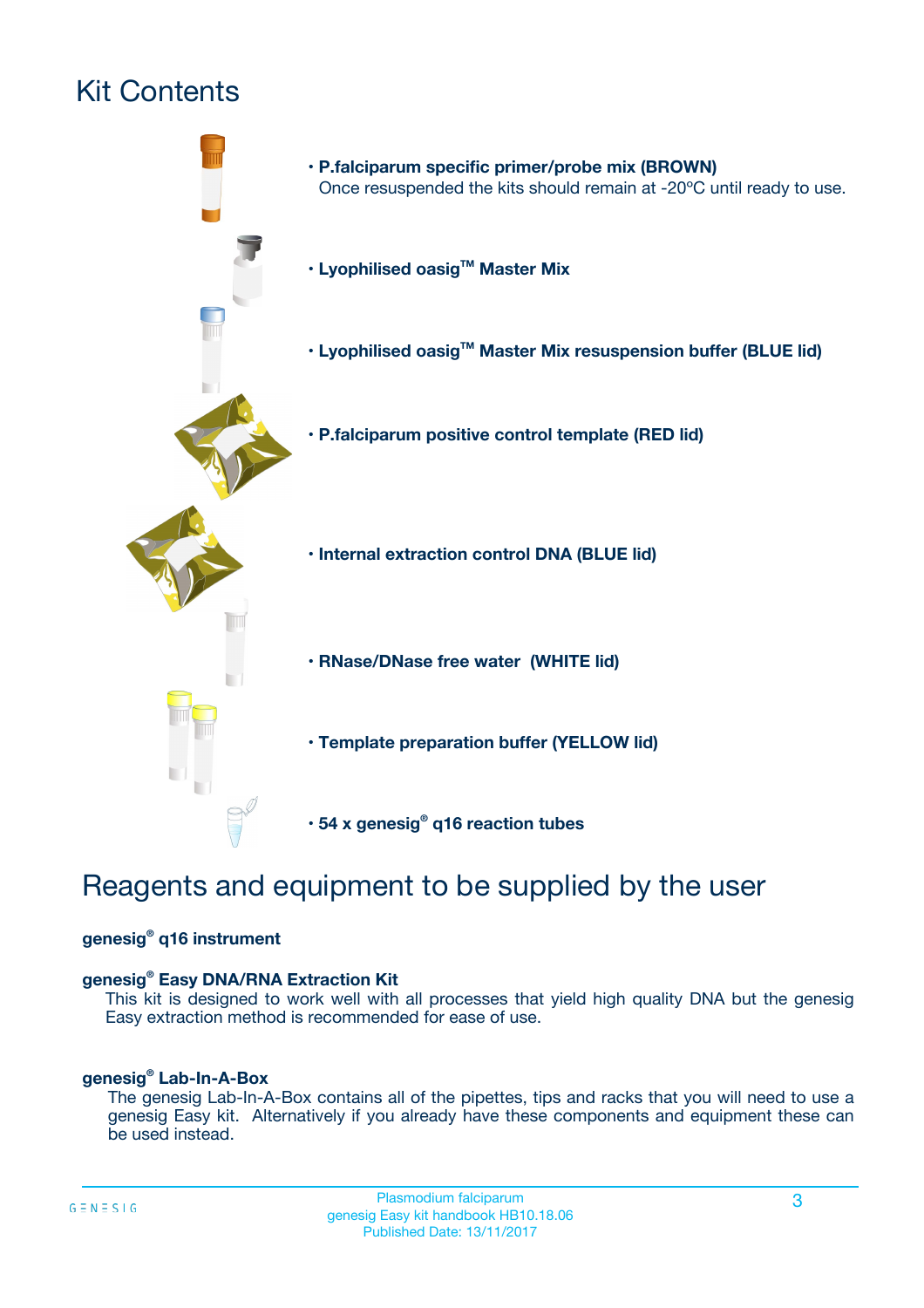## Step-by-step guide

## 1. Create your reaction mix



Use the blue pipette to transfer 500µl**\*** of the oasig Master Mix resuspension buffer into the tube of lyophilised oasig Master Mix and mix well by gently swirling. Then transfer all of that master mix into the brown tube labelled P.falciparum primers/probe.

**\***Transfering 525µl of the oasig Master Mix resuspension buffer to your oasig Master Mix (instead of the 500µl recommended above) will enable you to take full advantage of the 50 reactions by accounting for volume losses during pipetting. In order to do so with the genesig Easy fixed volume pipettes use 1x blue, 2x red and 1x grey pipettes to make the total volume. Please be assured that this will not adversely affect the efficiency of the test.

Cap and shake tube to mix. A thorough shake is essential to ensure that all components are resuspended. **Failure to mix well can produce poor kit performance.**

Leave to stand for 5 minutes. Now your reaction mix is ready to use.

Store the reaction mix in the freezer from hereon.

### Top tip

- Ensure that the reaction mix is mixed thoroughly before each use by shaking.
- Once resuspended do not expose genesig Easy kit to temperatures above -20°C for longer than 30 minutes at a time.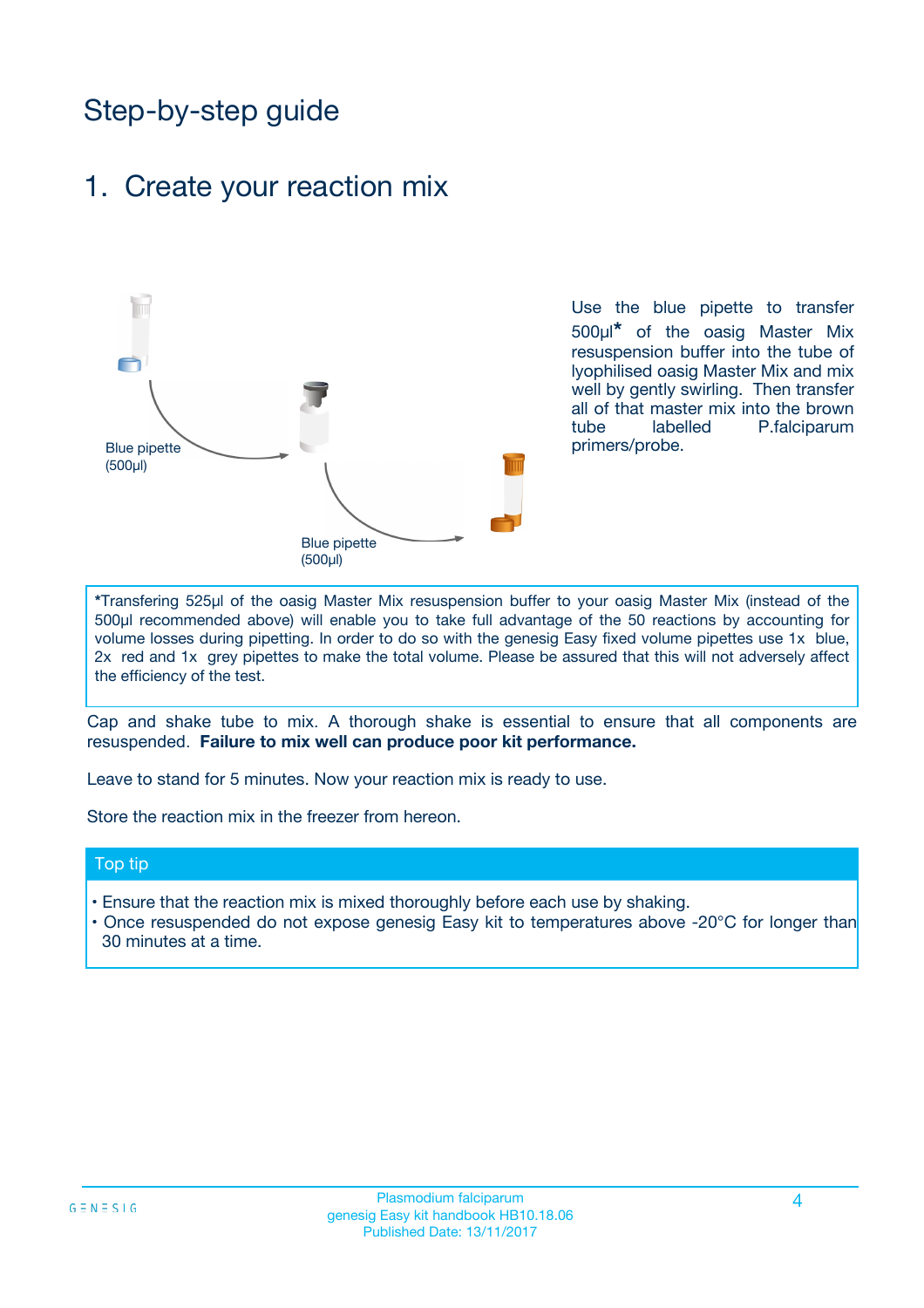# 2. Internal extraction control



Use the blue pipette to transfer 1000µl (2 x 500µl) of template preparation buffer into the Internal Extraction Control DNA tube. Cap and shake tube to mix.

Your kit contains Internal Extraction Control DNA. This is added to your biological sample at the beginning of the DNA extraction process. It is extracted along with the DNA from your target of interest. The q16 will detect the presence of this Internal Extraction Control DNA at the same time as your target. This is the ideal way to show that your DNA extraction process has been successful.

### **If you are using an alternative extraction kit:**

Use the red pipette to transfer 10µl of Internal Extraction Control DNA to your sample **after** the lysis buffer has been added then follow the rest of the extraction protocol.

#### **If you are using samples that have already been extracted:**

Use the grey pipette to transfer 5µl of Internal Extraction Control DNA to your extracted sample.

## 3. Add reaction mix to all reaction tubes



For every reaction to be run, use the red pipette to add 10µl of your P.falciparum reaction mix to every tube.

### Top tip

- Always pipette the reaction mix directly into the bottom of the tube.
- You can label the tube lids to aid your reaction setup but avoid labelling tube sides.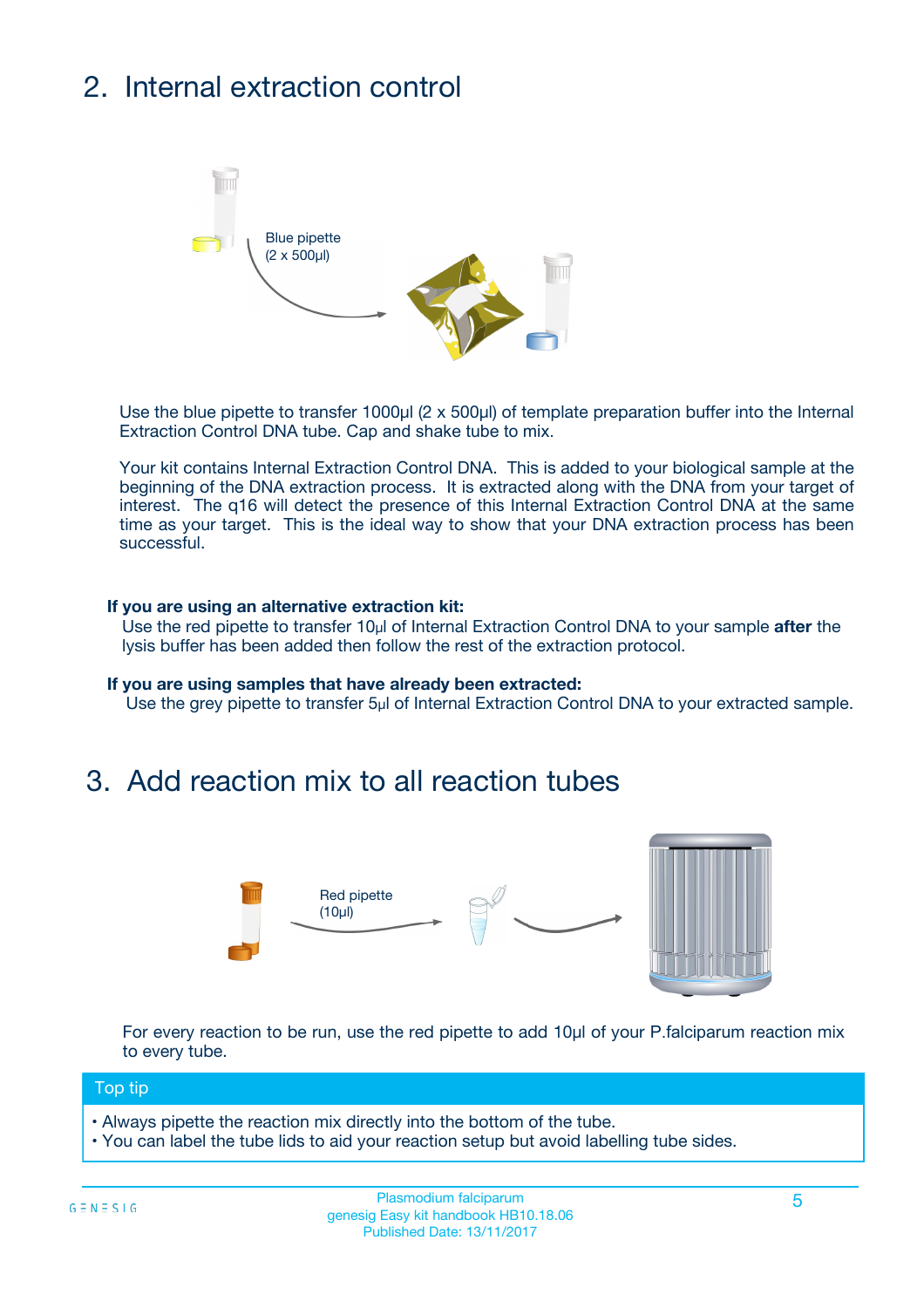## 4. Negative control



For each test you will require a negative control. Instead of DNA, water is used. This sample should typically prove negative thus proving that all of your positive samples really are positive.

To create a negative control reaction simply use the red pipette to add 10µl of the water to the required reaction tubes. Close these tubes after adding the water.

Because some genesig kit targets are common in the environment you may occasionally see a "late" signal in the negative control. The q16 software will take this into account accordingly.

### Top tip

**•** Always add the water to the side of the tube to reduce the introduction of bubbles.

## 5. Set up a test



For each sample you wish to analyse, use the red pipette to add 10µl of your DNA sample to the required reaction tubes. Close these tubes after adding the sample. Always change pipette tips between samples.

### Top tip

**•** Always add the DNA sample to the side of the tube to reduce the introduction of bubbles.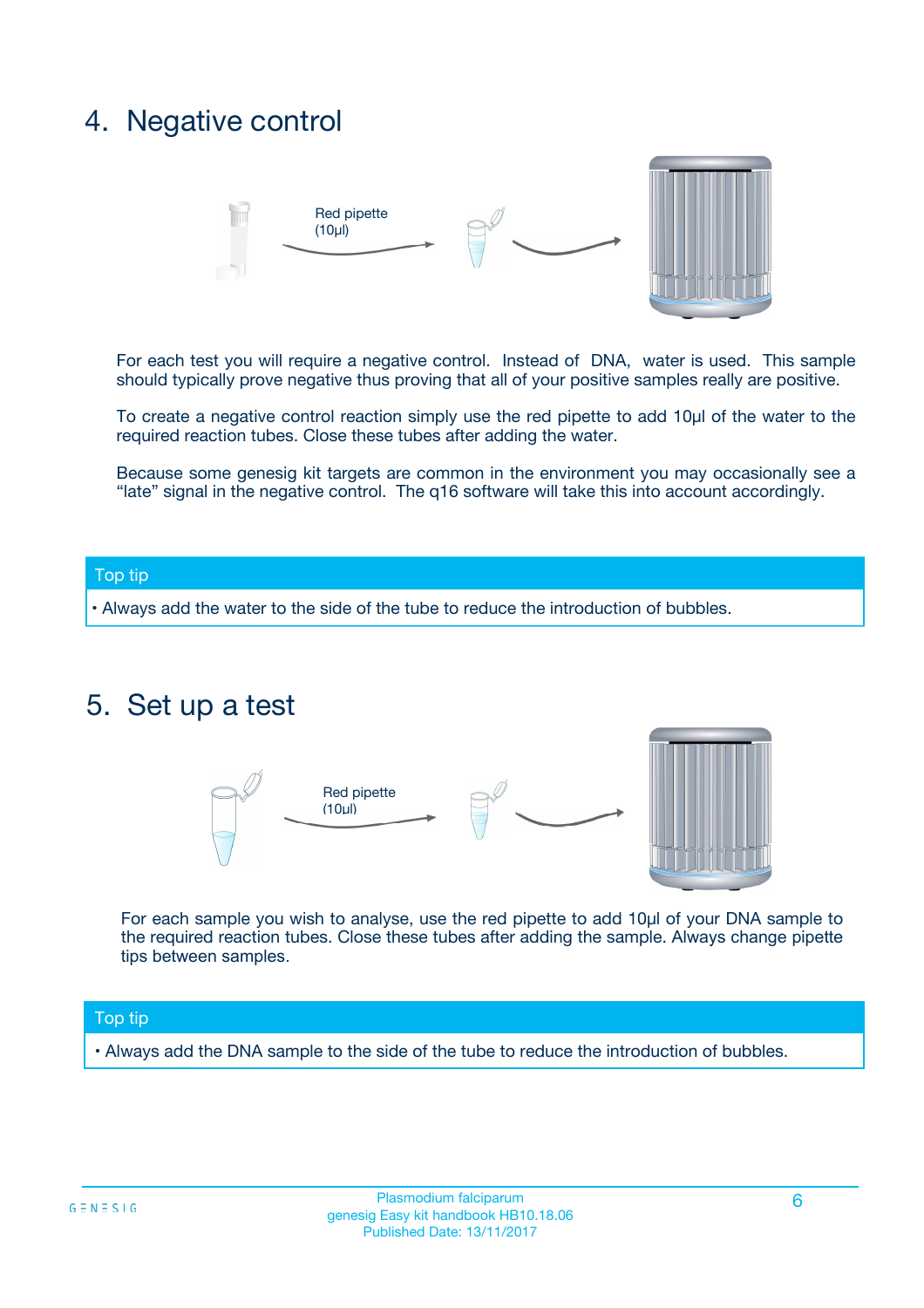## 6. Positive control



Use the blue pipette to transfer 1000µl (2 x 500µl) of template preparation buffer into the positive control template tube. Cap and shake tube to mix.

Each time you run a test you will require a positive control. This is a small portion of DNA from your target of interest. It serves two purposes:

1. It will always test positive so it shows that everything is working as it should be.

2. The q16 software knows how much DNA is present in the positive control. So it can automatically compare your sample of interest with the positive control to calculate the amount of target DNA in your sample.

To create a positive control reaction, simply use 10µl of the positive control instead of your DNA sample.



Take great care when setting up your positive control. The positive control template has the potential to give you a false positive signal in your other samples. Set positive controls up last after all other sample tubes are closed. Always change pipette tips between samples. You may even choose to set up positive controls in a separate room.

### Top tip

**•** Always add the positive control to the side of the tube to reduce the introduction of bubbles.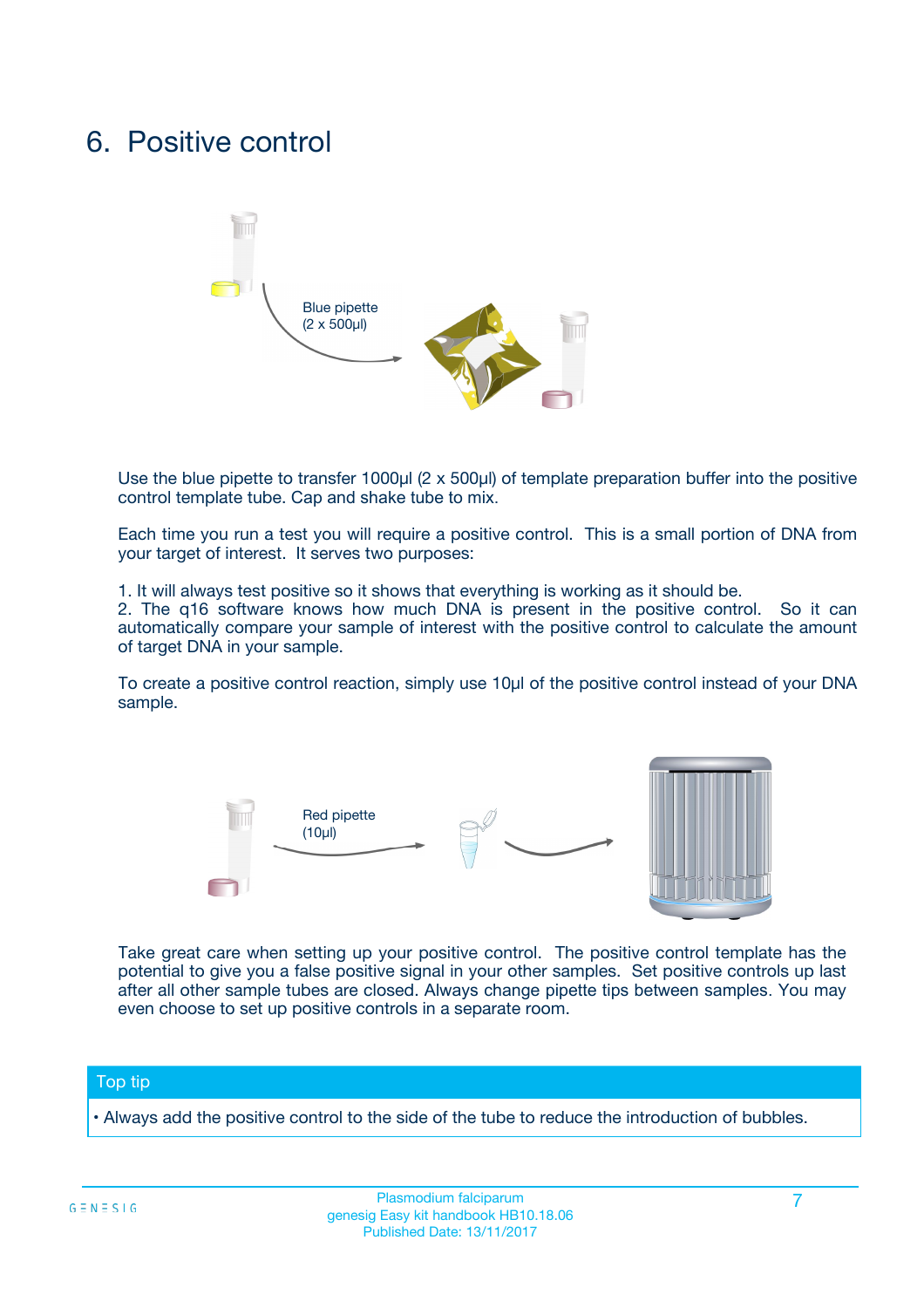# 7. Running the test

Place the tubes into the correct positions in your q16 as defined by the software, this may include positioning of empty tubes to ensure that the q16 lid is balanced. The run can then be started.

| genesig q16 PCR software - 1.2                                                    |                                                         | $\Box$ $\Box$                                                                               | $\Sigma\!3$                  |
|-----------------------------------------------------------------------------------|---------------------------------------------------------|---------------------------------------------------------------------------------------------|------------------------------|
| $\overline{\phantom{a}}$<br>Unsaved (New Experiment 2<br><b>Open Experiments:</b> | <b>B</b> Open<br>$\frac{1}{2}$ New                      | Save<br>Save As<br>$G \equiv N \equiv S \mid G$<br><b>C</b> Close<br><b>X</b> Configuration |                              |
| Setup<br><b>Results</b><br><b>Stages:</b>                                         |                                                         |                                                                                             |                              |
| <b>Notes</b>                                                                      | <b>Samples</b>                                          | <b>Tests</b>                                                                                |                              |
| <b>Name and Details</b>                                                           | Color<br>Name                                           | Note<br>Color<br>Name<br>Note                                                               |                              |
| New Experiment 2017-10-26 11:06                                                   | Sample 1                                                | $\oplus$<br>Test 1                                                                          | $\ddot{\Phi}$                |
| Kit type: genesig® Easy Target Detection kit                                      | Sample 2                                                |                                                                                             |                              |
| Instrument Id.:                                                                   | Sample 3                                                | $\qquad \qquad \blacksquare$                                                                | $\qquad \qquad \blacksquare$ |
| <b>Run Completion Time:</b><br><b>Notes</b>                                       | Sample 4                                                |                                                                                             |                              |
|                                                                                   | Sample 5<br>$\blacktriangle$<br>$\overline{\mathbf{v}}$ | $\triangle$<br>$\overline{\phantom{a}}$                                                     | ♠<br>⊕                       |
| <b>Well Contents</b>                                                              |                                                         | Run                                                                                         |                              |
| Pos.<br>Test                                                                      | Sample                                                  | <b>Run Status</b>                                                                           |                              |
| Test 1<br>$\mathbf{1}$                                                            | <b>Negative Control</b>                                 | $\overline{\phantom{a}}$                                                                    |                              |
| $\overline{2}$<br>Test 1                                                          | Positive Control                                        |                                                                                             |                              |
| $\overline{\mathbf{3}}$<br>Test 1                                                 | Sample 1                                                | Show full log                                                                               |                              |
| Test 1<br>$\overline{4}$                                                          | Sample 2                                                |                                                                                             |                              |
| 5<br>Test 1                                                                       | Sample 3                                                | <b>Run Control</b>                                                                          |                              |
| Test 1<br>6                                                                       | Sample 4                                                |                                                                                             |                              |
| Test 1<br>7                                                                       | Sample 5                                                |                                                                                             |                              |
| 8                                                                                 |                                                         | $\triangleright$ Start Run<br>Abort Run<br>v                                                |                              |
|                                                                                   |                                                         |                                                                                             |                              |

## Top tip

- Before loading tubes into the q16, check for bubbles! Flick the bottom of the tubes to remove any bubbles that may have formed during the test setup.
- Apply centrifugal force with a sharp wrist action to ensure all solution is at the bottom of the reaction tube.
- When repeating a test you can use a previous file as a template by clicking 'open' then selecting File name > Files of Type > Experiment file as template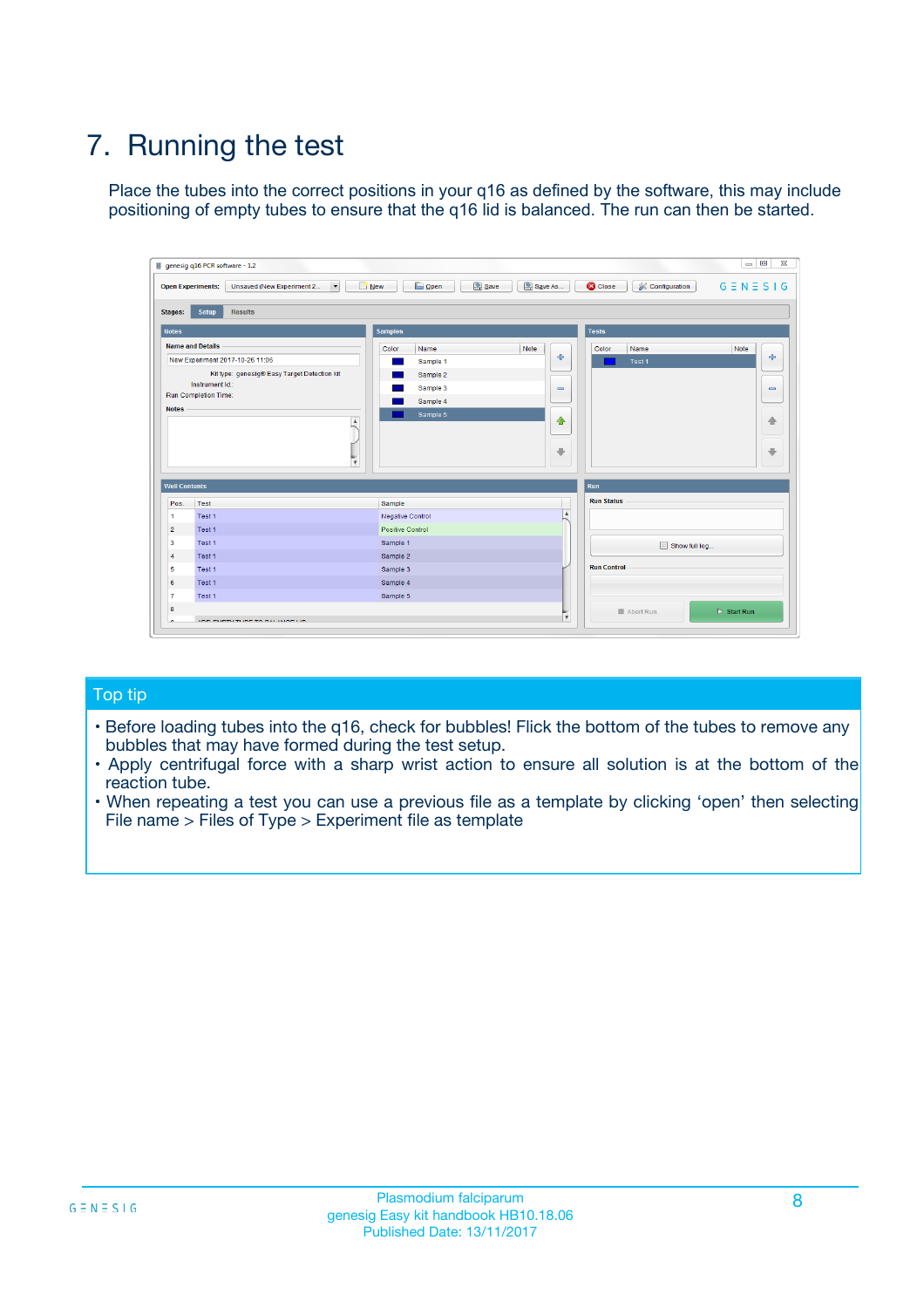## What do my results mean?

The quantitative copy number results produced by the genesig Easy P.falciparum kit can be converted to International Units by multiplying copy numbers by 15.6. This conversion factor was developed using RNA/DNA extracted (where applicable) from the WHO International Standard for P.falciparum.

Analysis of your data is carried out automatically by the genesig q16. The following information is designed to help you fully understand a result or to troubleshoot:

## "Positive"

### **Explanation**

Your sample has produced a positive result. Your target of interest is present and you can use the reported quantity.

## "Negative"

### **Explanation**

Your sample has produced a negative result. The target is not present in your sample.

## "Test contaminated"

### **Explanation**

The Negative Control should be completely free of any DNA. If you see this error message it means that at some point during the setup, the Negative Control has been contaminated with DNA and has given a positive signal. This contamination has invalidated the test. The Positive Control and your test samples are both possible sources of contaminating DNA. The genesig q16 reaction tubes from previous runs will also contain very high amounts of DNA so it is important that these are carefully disposed of after the run is completed and NEVER OPENED. It may be the case that your kits have become contaminated which will lead to the same problem occurring repeatedly.

### **Solutions**

1. Clean your working area using a commercial DNA remover solution to ensure the area is DNA free at the start of your run and re-run the test

2. If the problem persists then the kit has become contaminated and it will have to be discarded and replaced with a new kit. When you open the new kit, run a simple test to show that changing the kit has solved the problem. Prepare a test which includes only the Positive Control, the Negative Control and one 'mock sample'. For the 'mock sample' add water instead of any sample DNA. The result for the Negative Control and the mock sample should be negative indicating that contamination is no longer present.

### **Preventive action**

An ideal lab set-up has a 'Clean area' where the test reagents are prepared and a 'sample area' where DNA samples and the Positive Control template are handled. The best workflow involves setting up all the test components (excluding the positive control template) in the clean area and then moving the tests to the sample area for sample and Positive Control addition. If this method is followed then the kit components are always kept away from possible sources of contamination. For extra security the Negative Control can be completely prepared and sealed in the clean area. All work areas should be decontaminated regularly with DNA remover.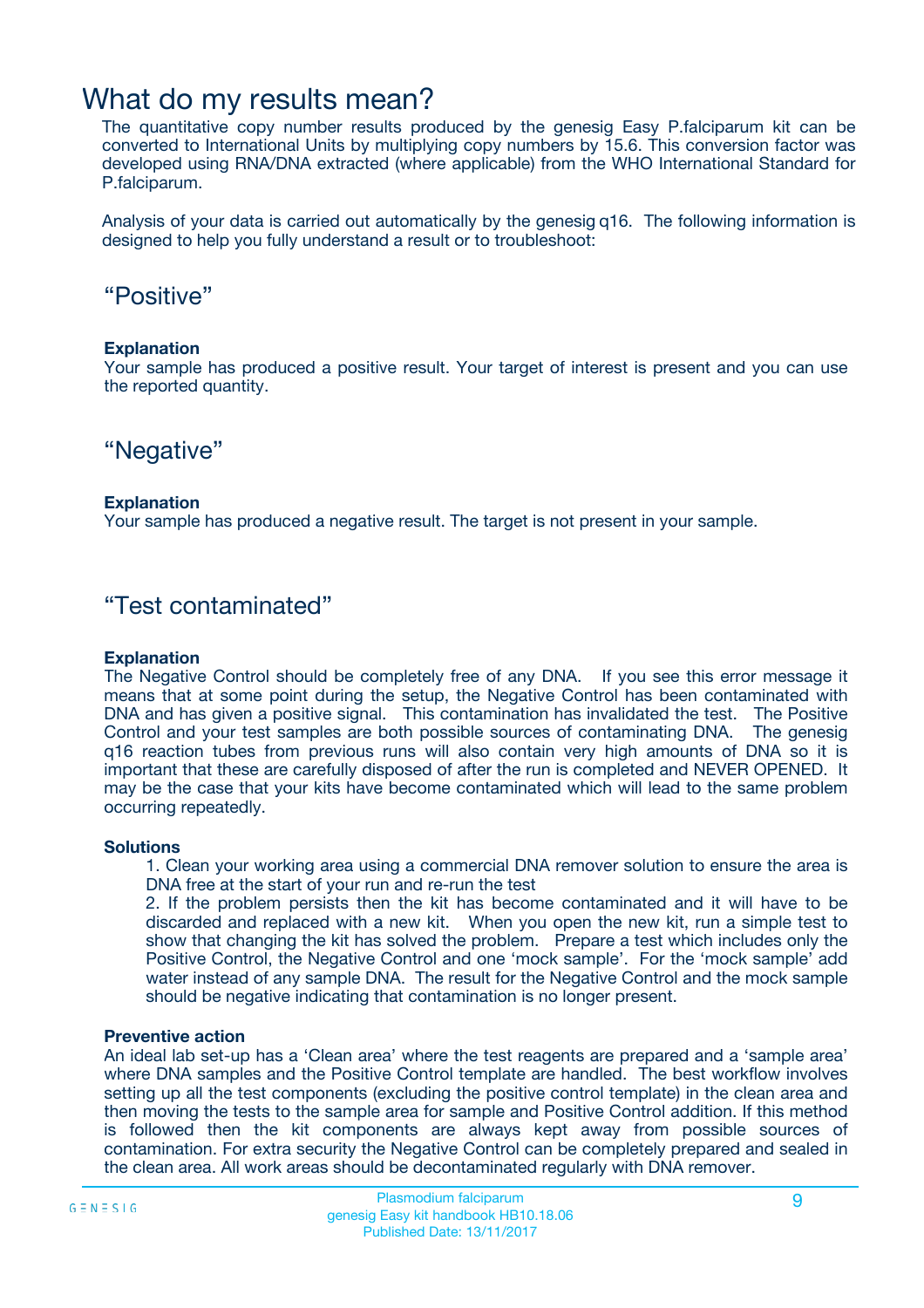## "Sample preparation failed"

### **Explanation**

The test has failed because the quality of the sample was not high enough. The Internal Extraction Control component identifies whether the sample has been prepared correctly and is of suitable quality. This error message means that this quality control test has failed and the sample quality is not high enough for analysis.

#### **Solutions**

1. Check the sample preparation protocol for any user errors then repeat.

2. Poor quality samples can result from overloading the sample preparation protocol with too much starting material. Try reducing the amount of starting material then repeat.

3. Failing to add the Internal extraction Control DNA to your sample during the sample preparation protocol can also lead to a reported result of "sample preparation failed". Ensure that this step has not been overlooked or forgotten. If your samples are derived from an archive store or from a process separate from your genesig Easy extraction kit; you must add 5µl of Internal Extraction Control DNA into each 0.5ml of your sample to make it suitable for use on the q16.

## "Positive result, poor quality sample"

### **Explanation**

The test is positive so if you are only interested in obtaining a 'present or absent' answer for your sample then your result is reliable. However, the test contains an Internal Extraction Control component that identifies if the sample is of high quality. This quality control test has failed and the sample is not therefore of high enough quality to accurately calculate the exact copy number of DNA present. If you require quantitative information for your sample then proceed with the solutions below.

### **Solution**

For appropriate solutions, read the "Sample preparation failed" section of this handbook.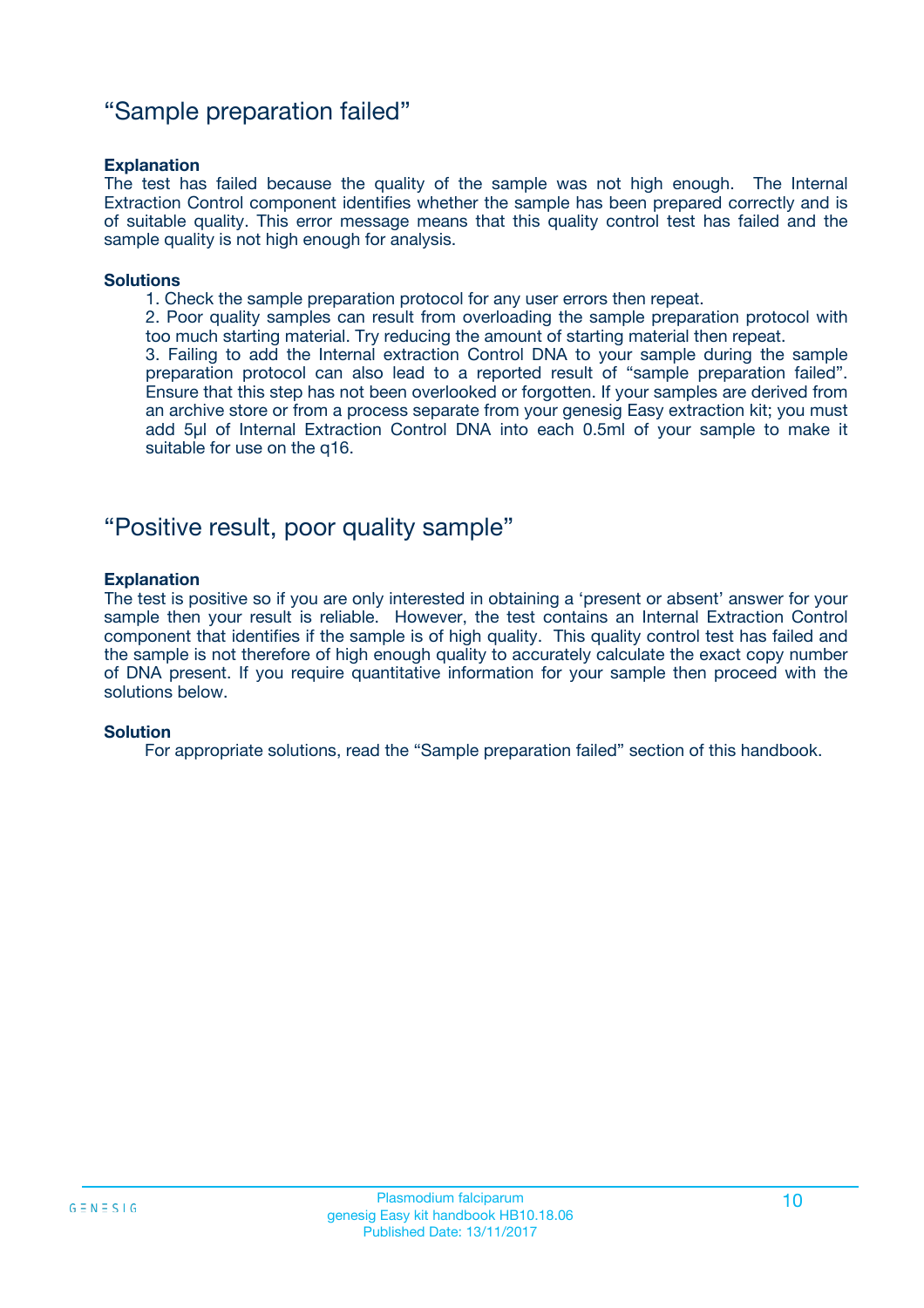## "Test failed"

### **Explanation**

The test has failed because the Positive Control has not worked. The Positive Control is present to show that all aspects of the test are working correctly together. When this control test fails, the test as a whole is invalidated. This finding indicates that a problem has occurred in the reaction set-up part of the experiment and has nothing to do with sample preparation.

### **Solutions**

- 1. Check the entire workflow and test set-up to look for any user errors, then repeat the test e.g. have the right colour pipettes and solutions been used with the correct tubes?
- 2. Ensure the positive and negative controls are inserted into the correct wells of your q16.

3. A component of the test may have 'gone off' due to handing errors, incorrect storage or exceeding the shelf life. When you open a new kit, run a simple test to show that changing the kit has solved the problem. Prepare a test which includes only the Positive Control, the Negative Control and one 'mock sample'. For the 'mock sample' add internal control template instead of any sample DNA. If the Positive Control works, the mock sample will now be called as a negative result.

## "Test failed and is contaminated"

### **Explanation**

The Positive Control is indicating test failure, and the Negative Control is indicating test contamination. Please read the "Test Failed" and "Test contamination" sections of this technical support handbook for a further explanation.

### **Solution**

For appropriate solutions, read both the "Test failed" and "Test contaminated" sections of this handbook.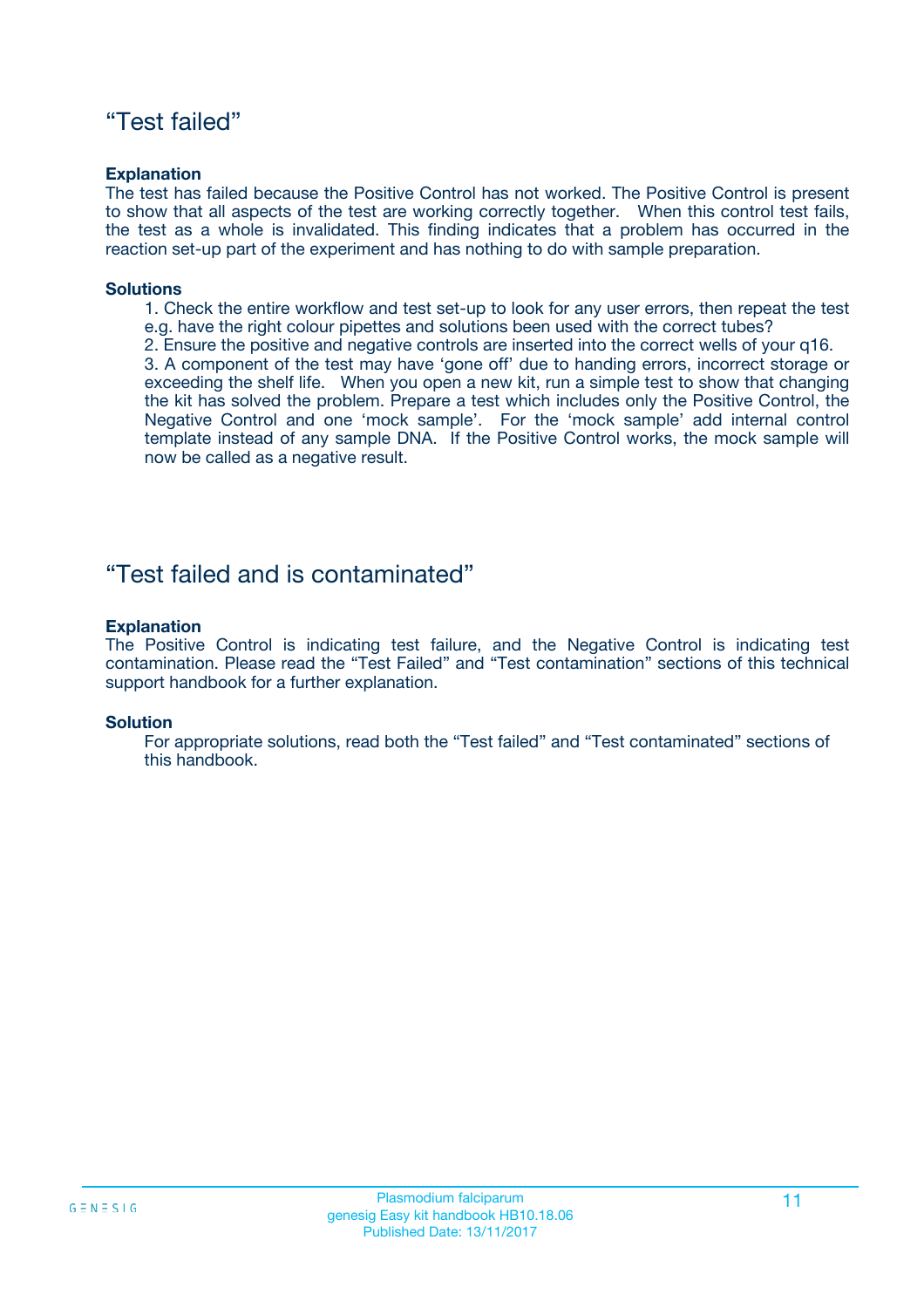## Plasmodium falciparum

Plasmodium is a genus of protozoa that cause Malaria. Plasmodium species use two hosts in their lifecycle. Plasmodium falciparum, which infects humans, uses female Anophele mosquitoes as a vector. The parasite has a double-stranded DNA genome spread over 14 chromosomes.

As the mosquito bites a human, the sporozoites of the parasite are injected into the individual with the mosquito saliva. The sporozoites target the host liver where they replicate asexually creating merozoites which are subsequently released into the host circulatory system where they invade erythrocytes and undergo nuclear division causing these cells to burst. The parasite can also reproduce sexually producing gametocytes which are then able to infect the vector host when they bite the human. In the mid gut of the mosquito these mature into micro-gametes with flagella and macro-gametes that fuse together to produce a zygote which later develops into an oocyst in the space between the epithelial cells and the basal lamina. These oocysts undergo asexual replication to produce sporozoites of around 1µm in diameter which relocate to the salivary glands ready to infect another individual when the mosquito feeds again.

After an incubation period varying between 7 and 30 days, infection with P. falciparum presents initially with fever, muscle pain, nausea. Symptoms including anaemia and confusion can also occur. Treatment is based on identification of the specific species causing the infection, where in the world the infection was acquired and drug resistance. P. falciparum infections are most commonly treated with Chloroquin.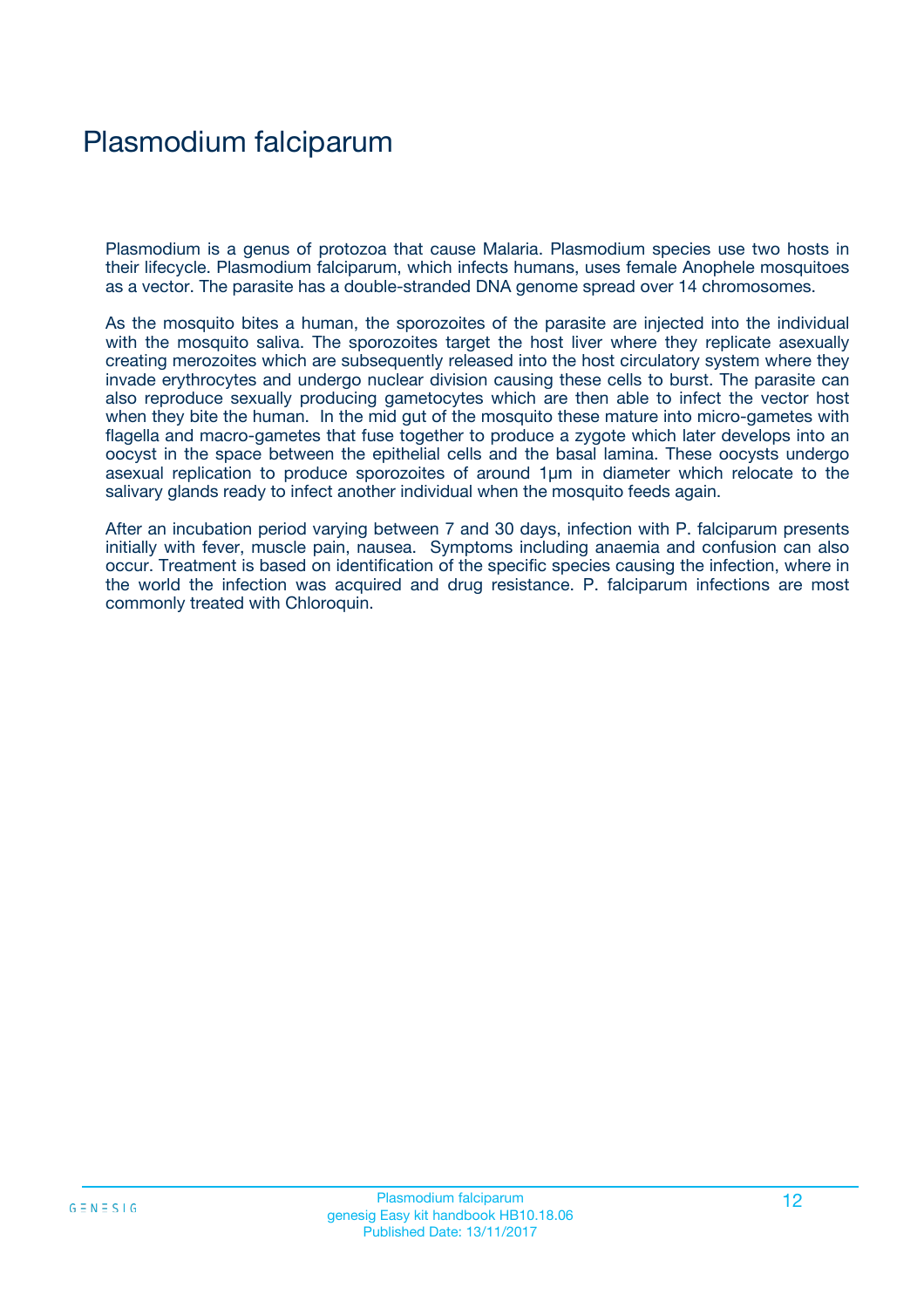## **Specificity**

The Primerdesign genesig Kit for Plasmodium falciparum (P.falciparum) genomes is designed for the in vitro quantification of P.falciparum genomes. The kit is designed to have the broadest detection profile possible whilst remaining specific to the P.falciparum genome.

The primers and probe sequences in this kit have 100% homology with a broad range of P. falciparum sequences based on a comprehensive bioinformatics analysis.

The target sequence within the plasmepsin 4 gene has very low homology with other species of plasmodia that cause malaria. The primers and probe sequences in this kit have 100% homology with a broad range of clinically relevant reference sequences based on a comprehensive bioinformatics analysis.

If you require further information, or have a specific question about the detection profile of this kit then please send an e.mail to enquiry@primerdesign.co.uk and our bioinformatics team will answer your question.